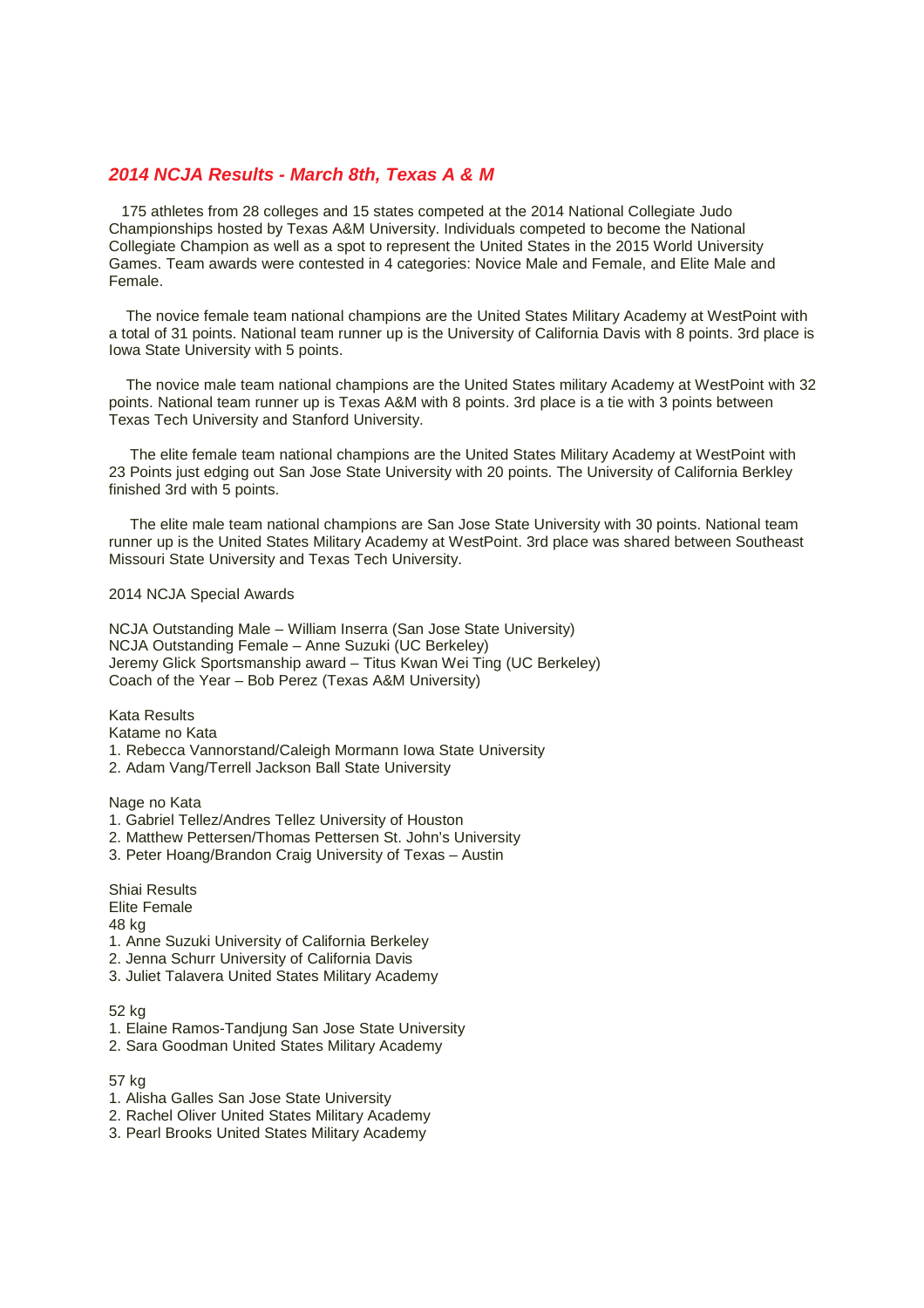## 63 kg

- 1. Caroline Patton United States Military Academy
- 2. Miranda Imamura Fresno State University
- 3. Paula Sitek Penn State University

#### 70 kg

- 1. Sophia Swain San Jose State University
- 2. Molly Murtha Iowa State University
- 3. Sara Roberts United States Military Academy

# 78 KG

- 1. Elizabeth Posey United States Military Academy
- 2. Ciara Gerald United States Military Academy
- 3. Anna Marie Tamayo Fresno Community College

### 78+kg

- 1. Ronny Elor San Jose State University
- 2. Tiara Hansen United States Military Academy

### Elite Male

60 kg

- 1. Brent Yasukochi San Jose State University
- 2. Nathan Kearney University of Texas Arlington
- 3. Peter Stanley United States Military Academy

### 66 kg

- 1. Carson Giammaria United States Military Academy
- 2. Tyler King Southeast Missouri State University
- 3. Ko Tabata Southeast Missouri State University

# 73 kg

- 1. William Inserra San Jose State University
- 2. Kyle Underwood United States Military Academy
- 3. David Oshima University of Massachusetts

#### 81

- 1. Matthew Ogata San Jose State University
- 2. Bobby Merriman Texas Tech University
- 3. Austin Bowman United States Military Academy

# 90 kg

1st Colton Brown San Jose State University 2nd Christian Robertson Century College 3rd Stephen Patton United States Military Academy

#### 100 kg

- 1. L.A. Smith San Jose State University
- 2. Alexander Kairis University of Washington
- 3. Patrick Diehl United States Military Academy

# 100+kg

- 1. Sidhartha Raj San Jose State University
- 2. Richard Mendoza United States Military Academy
- 3. Mike Berry Texas A&M University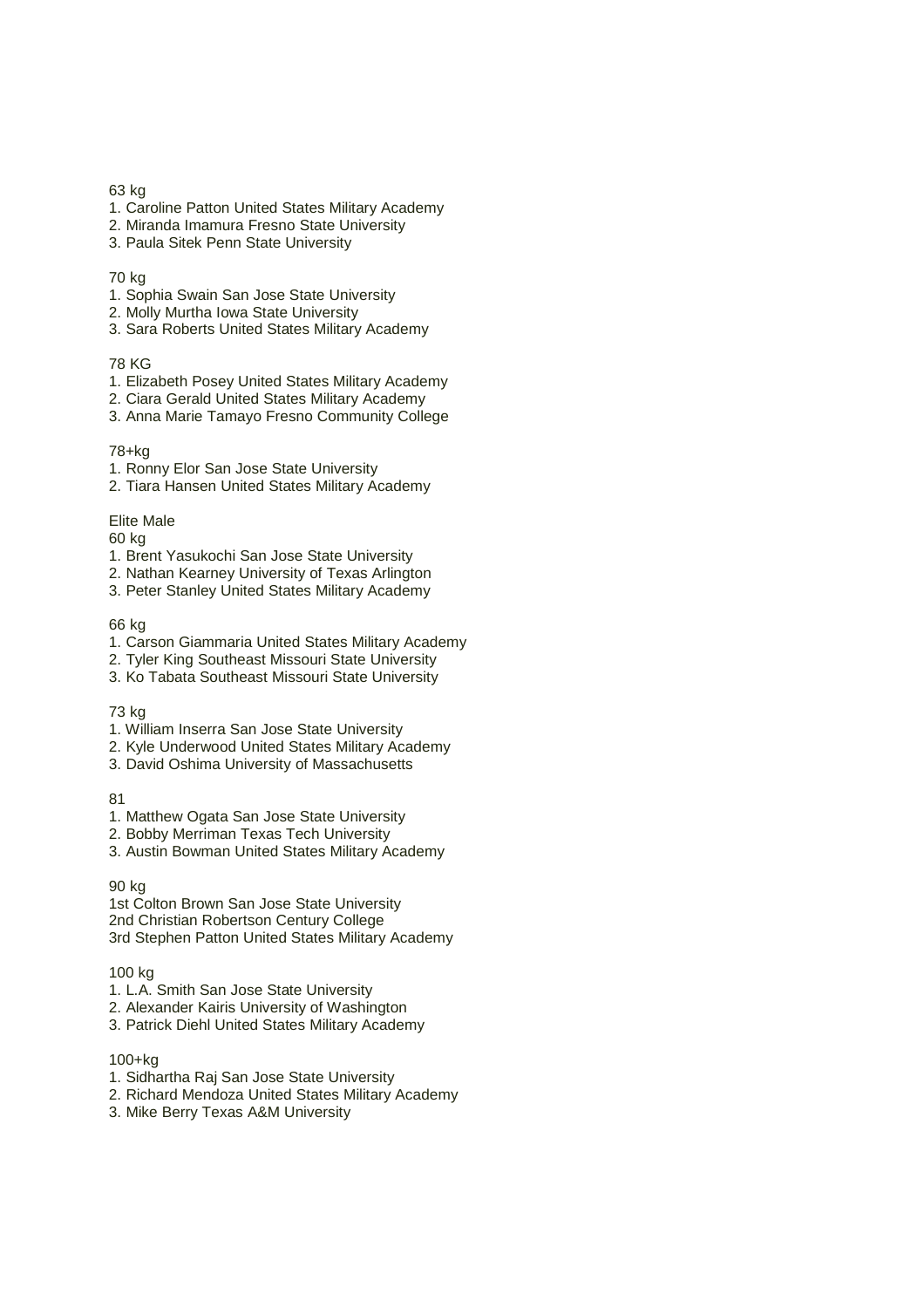Novice Female

48 kg

- 1. Shervon Dixon United States Military Academy
- 2. Bobbie Jo Ridenhour Southeast Missouri State University
- 3. Srijana Regmi Texas Tech University

## 52 kg

- 1. Sarah Goodman United States Military Academy
- 2. Shannon Wilder Texas State University

57 kg

- 1. Pearl Brooks United States Military Academy
- 2. Laura Olson United States Air Force Academy

63 kg

- 1. Alys Berry University of California Davis
- 2. Charlene Coutteau United States Military Academy
- 3. Lauren Coffman University of Texas Arlington

## 70 kg

- 1. Sara Roberts United States Military Academy
- 2. Leticia Magana University University of California Davis
- 3. Melissa Vargas United States Military Academy

78 kg

- 1. Kendra Kehrli Iowa State University
- 2. Ciara Gerald United States Military Academy
- 3. Gabriela Wolf Gonzales Texas A&M University

78+kg1. Tiara Hansen United States Military Academy

Novice Male

60 kg

- 1. Peter Stanley United States Military Academy
- 2. Anthony Serino University of Texas Austin
- 3. Loren Hall United States Military Academy

66 kg

- 1. Dylan Jankovich United States Military Academy
- 2. Pagiwa Tsoeu United States Military Academy
- 3. Chase Snow States United States Military Academy
- 73 kg1. Kyle Underwood United States Military Academy
- 2. Ryan Roth United States Military Academy
- 3. Bryan Albarran University of California Davis

81 kg

- 1. Sung Yoon University of Texas Austin
- 2. Sean Parry Texas A&M University
- 3. Nelson Ting United States Military Academy

90 kg

- 1. John Santos United States Military Academy
- 2. Ben Mittelberger Stanford University
- 3. Eugene Lefebvre United States Air Force Academy